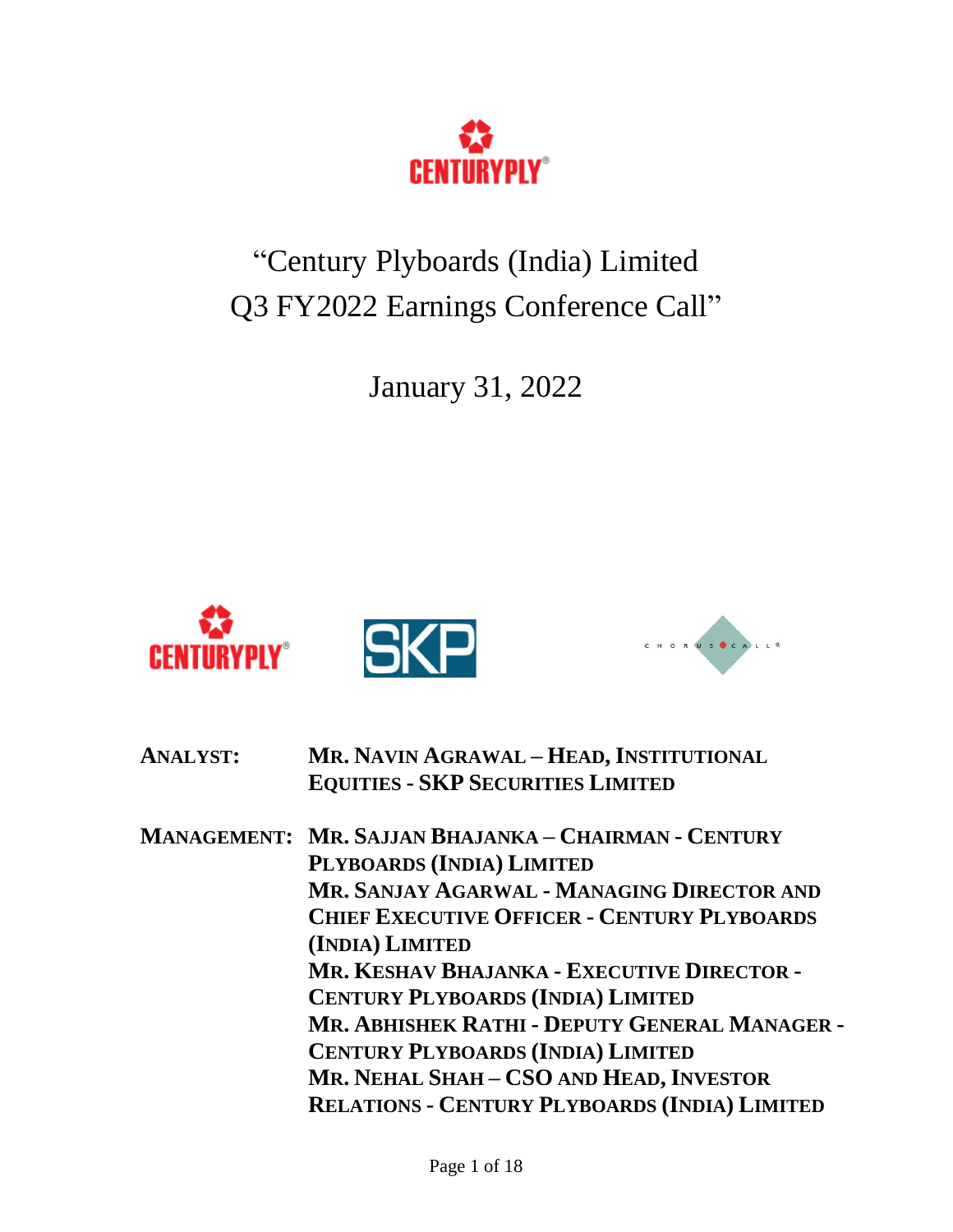

**Moderator**: Good day, Ladies, and gentlemen, welcome to Century Plyboards (India) Limited's Q3 FY2022 Earnings Conference Call. As a reminder, all participant lines will be in the listenonly mode and there will be an opportunity for you to ask questions after the presentation concludes. Should you need assistance during the conference call, please signal an operator by pressing "\*" then "0" on your touchtone phone. Please note, that this conference is being recorded. I now hand the conference over to Mr. Navin Agrawal – Head, Institutional Equities at SKP Securities Limited. Thank you, and over to you, Sir!

**Navin Agarwal**: Good afternoon ladies and gentlemen. On behalf of all of us at Century Plyboards and SKP Securities, it is my pleasure to welcome you to this financial results conference of Century Plyboards India Limited. We have with us Mr. Sanjay Agarwal - Managing Director and CEO along with his colleagues Mr. Keshav Bhajanka - Executive Director and Mr. Nehal Shah – CSO and Head, Investor Relations. We will have the opening remarks from Mr. Sanjay Agarwal followed by a Q&A. Thank you and over to you Mr. Agarwal!

**Sanjay Agarwal:** Thank you for taking your valuable time out for attending the Q3 FY2022 Century Plyboards Investor Conference Call. I am Sanjay Agarwal - Managing Director of Century Plyboards India Limited. I have alongside me Mr. Keshav Bhajanka and Mr. Nehal Shah - CSO and Head of Investor Relations.

> I presume that every one of you would have gone through our numbers in detail. Let me still brief you on the key highlight for Q3, and I also wish and hope that everybody is fine during this COVID pandemic and we hope that this is no more a pandemic but an endemic now.

> Let me start with the CFS segment first. Earlier our commentary was that we would hive off our CFS in a wholly owned subsidiary and we are happy to share now we are taking a step further and have decided to demerge this business all together that means we are committed to exit out of this business within next 18 to 24 months. The reason for this easier exit is the current bid, which we want, which will transform this division from a slow going CFS business into an integrated port operation business. After we have won the bid, we have been receiving interest from national and international investors already, and hence we presume that the exit will be much easier and beneficial.

> Besides this we assure you that as a company we stay invested into our earlier commitment that our focus will stay on the businesses, on the lines we are into, and we assure all of our investors so for coming at least three years.

> Coming to our key focus area, which is wood panel business. After delivering a record Q2 numbers, it gives me immense pleasure to share that we have achieved a new record once again of achieving 845 Crores revenue in a single quarter. While October 2021 sales were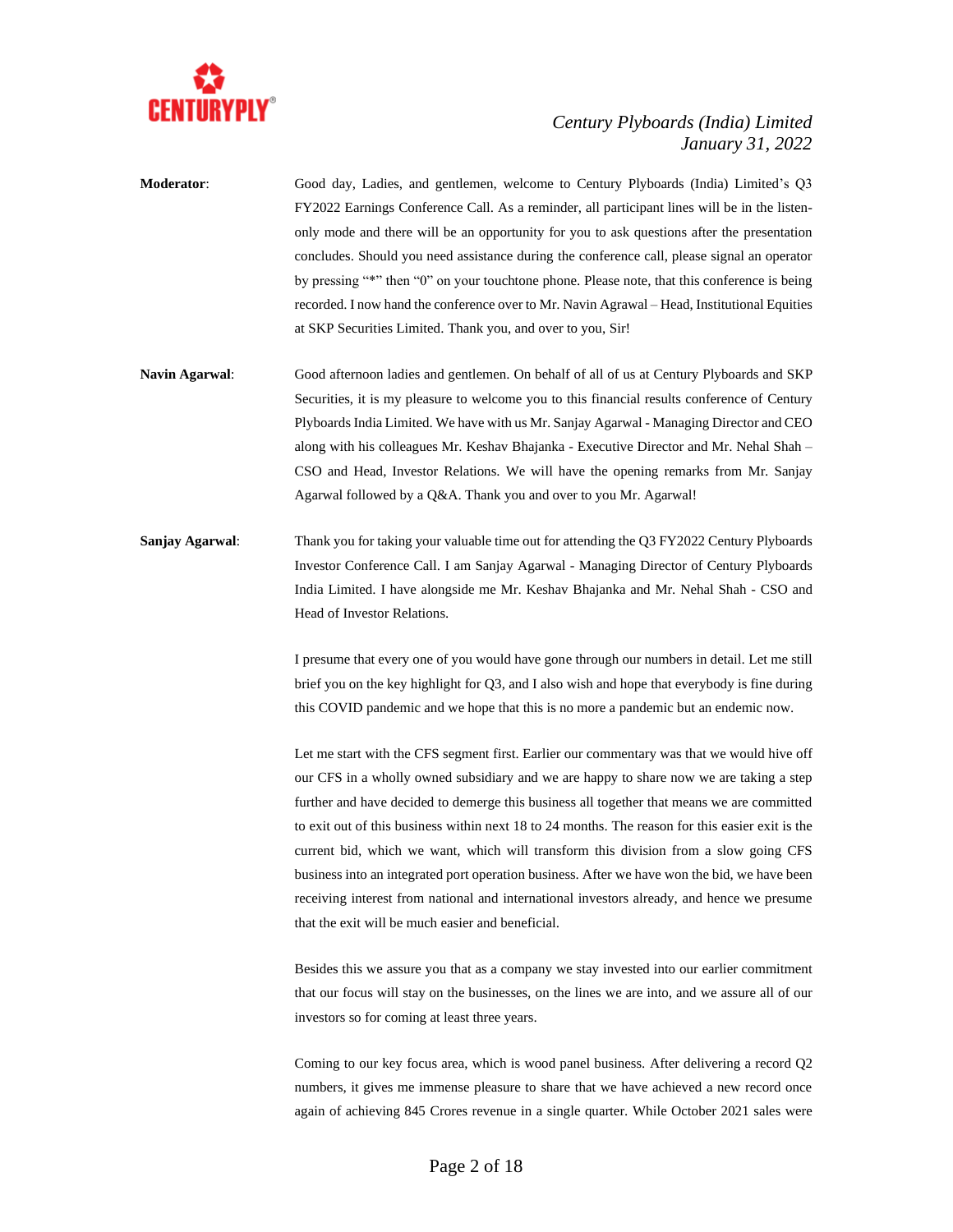

strong, November sales got impacted due to festive holidays and extended marriage season. However December 2021 bounced back beyond our expectation. Within bracket I must say that it was the best month ever in CPL's history, which gives us enough confidence of good times to continue. This also gives us confidence into all the efforts we have undertaken that they are resulting positively for the company. Pleased to share that our December volume in plywood and MDF segments were double digit higher compared to the earlier best September month indicating the buoyancy in demand in both the segments. While laminate December volumes were a tad lower compared to September, particle board volumes were lower by double digit due to floods in Tamil Nadu, which impacted timber availability very badly. The business is now backing into its usual glory.

Despite the sustained input cost pressure, we have been able to migrate large part of our gross margin pressure by taking corresponding price increases. Now that happens with a little lag across product segments and also through operating leverages while our gross margins were down by 230 BPS year-on-year to 47.6% in Q3 FY2022. Our overall EBITDA margin for the quarter stood firm at 17.9% a contraction of near 70 BPS year-on-year.

Price increases we have taken considerable price increases in Q3 across product segments, 3% to 4% in plywood, 4% in laminate, 18% in MDF, and 12% in particle board. As some price increases were taken in second half of the quarter. The full impact of those price increases will get reflected only in Q4. Our MDF Brownfield expansion at Hoshiarpur is as per schedule and is expected to come on stream in Q2 FY2023. Our south MDF Capex has received all requisite approvals, and the groundbreaking also happened in Q3. We have finalized capacity of 950 CBM per day at a Capex outlay of 600 Crores, and we expect the facility to come on stream by S2 FY2024, and here I must mention that Keshav Bhajanka has been handling this project single-handedly, and he even got the Chief Minister to come for groundbreaking and the negotiation with the machinery supplier SimpleCam has brought down the total Capex for a 950 CBM project.

We are also putting up a Greenfield laminate manufacturing unit in Andhra Pradesh in two phases with an installed capacity of 4 million sheets and a capital outlay of 200 Crores. Our working capital stands reduced to 48 days in Q3 versus 68 days in Q2 FY2022, but I must say that we should still not expect this to stay exactly like this, but we will be trying our best to keep it as usual within whatever we had 50 or 54 days or something, we will like try to keep it within that.

We remain a net cash positive company with net cash position of 217 Crores. Our Q3 FY2022 ROCE stood at a healthy 35.6%. Outlook, while we enter into Q4 with COVID third wave impacting January 2021 sales. We expect the lost sales to be covered in February and March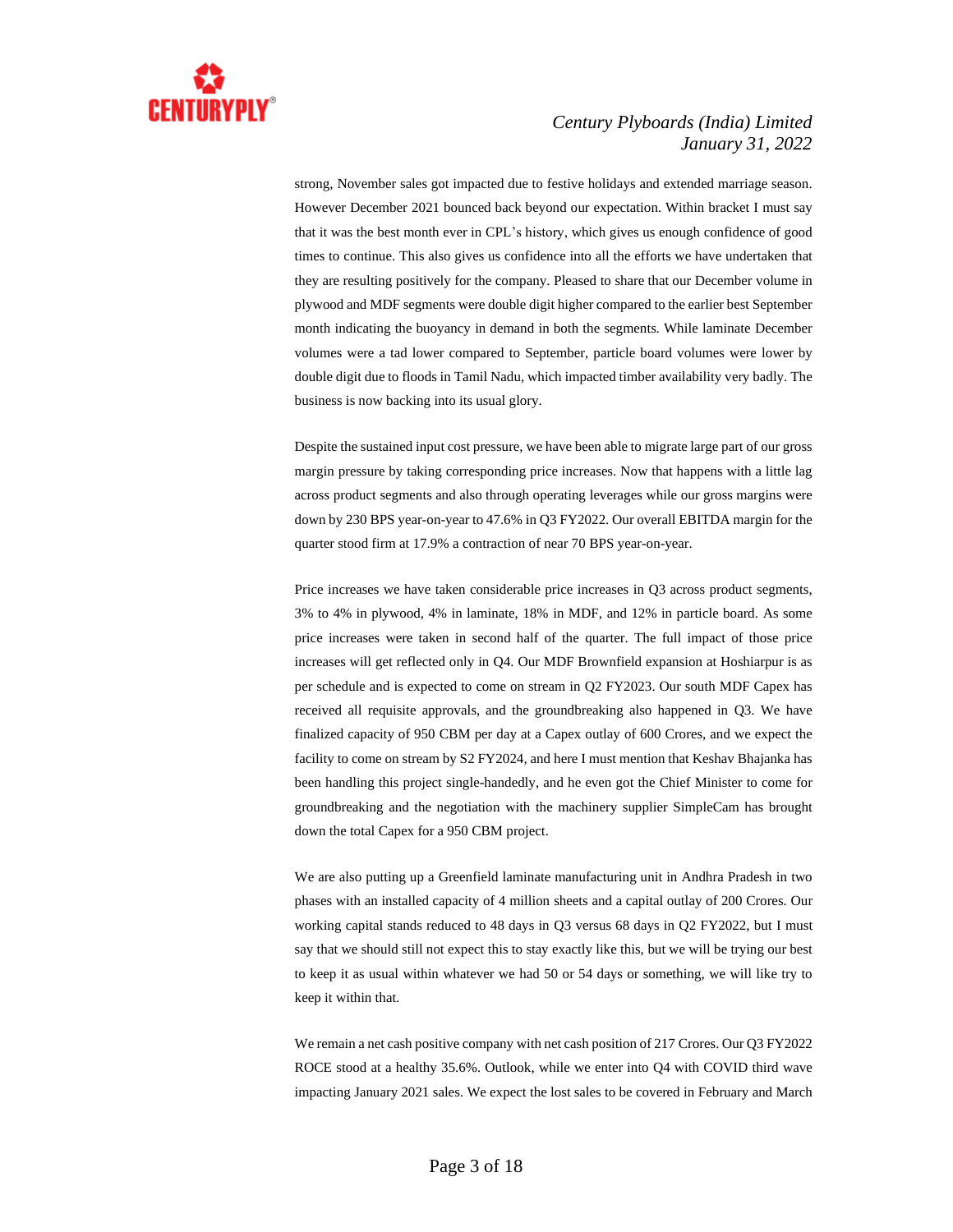

as our production has not been hurt at all. We also believe our gross and EBITDA margin are likely to see sequential improvement across the product segment driven by recent price increases and expected operating leverages, but we still maintain our guidance as usual for ply at 13% to 14%, laminate 14% to 15%, MDF 27% to 28%, particle board 24% to 25%.

So ladies and gentlemen I hope I have been able to touch all the points, which concern our investor, and now I open the question lines, so that anybody can ask a question he or she wishes.

**Moderator**: Thank you very much Sir. We will now begin the question-and-answer session. The first question is from the line of Rahul Agarwal from Incred Capital. Please go ahead.

**Rahul Agarwal**: Good afternoon and thank you for the opportunity. First question was on laminate margin. The way to understand this was essentially this is a temporary number 12.8% EBITDA margin for laminates in third quarter and purely because of higher input prices in price hikes a bit which we have highlighted that there was some lag effect. So broadly we should assume that fourth quarter should come back to the normal 14%, 15% range, is that understanding correct.

**Sanjay Agarwal**: Yes, the understanding is correct. These margins going to be taking with a pinch of salt because we also have close to 5 Crores expenditure on Boston Consulting Group who have been taken on as a consultant to grow sales in the laminate division, this is an expense that will last for another couple of quarters and post that, which is no longer than the balance sheet, if we remove this expense, margins in this quarter were also closer to 16%.

**Rahul Agarwal**: This is 5 Crores per quarter, right.

**Sanjay Agarwal**: Yes, per quarter.

**Rahul Agarwal**: And Sir, second question then I will come back in the queue was on the port development contract. Would you explain as you mentioned a 200 Crores total Capex, I would imagine there will be a debt equity here and plus obviously this will be spread out over three to four years, but as you have highlighted that you will want to exit the overall business including the CFS over 24 months. Could you highlight what is the commitment from CenturyPly and why has this come as a negative surprise to us because essentially I thought we are not really planning to invest into the CFS business. Thank you. That is my second question.

**Keshav Bhajanka**: It is a very, very good question. You see, this is something which we are doing with the viewpoint to demerge the business going forward. The objective here is very simple. We will only be focusing on our core businesses, if you look at this business individually today it is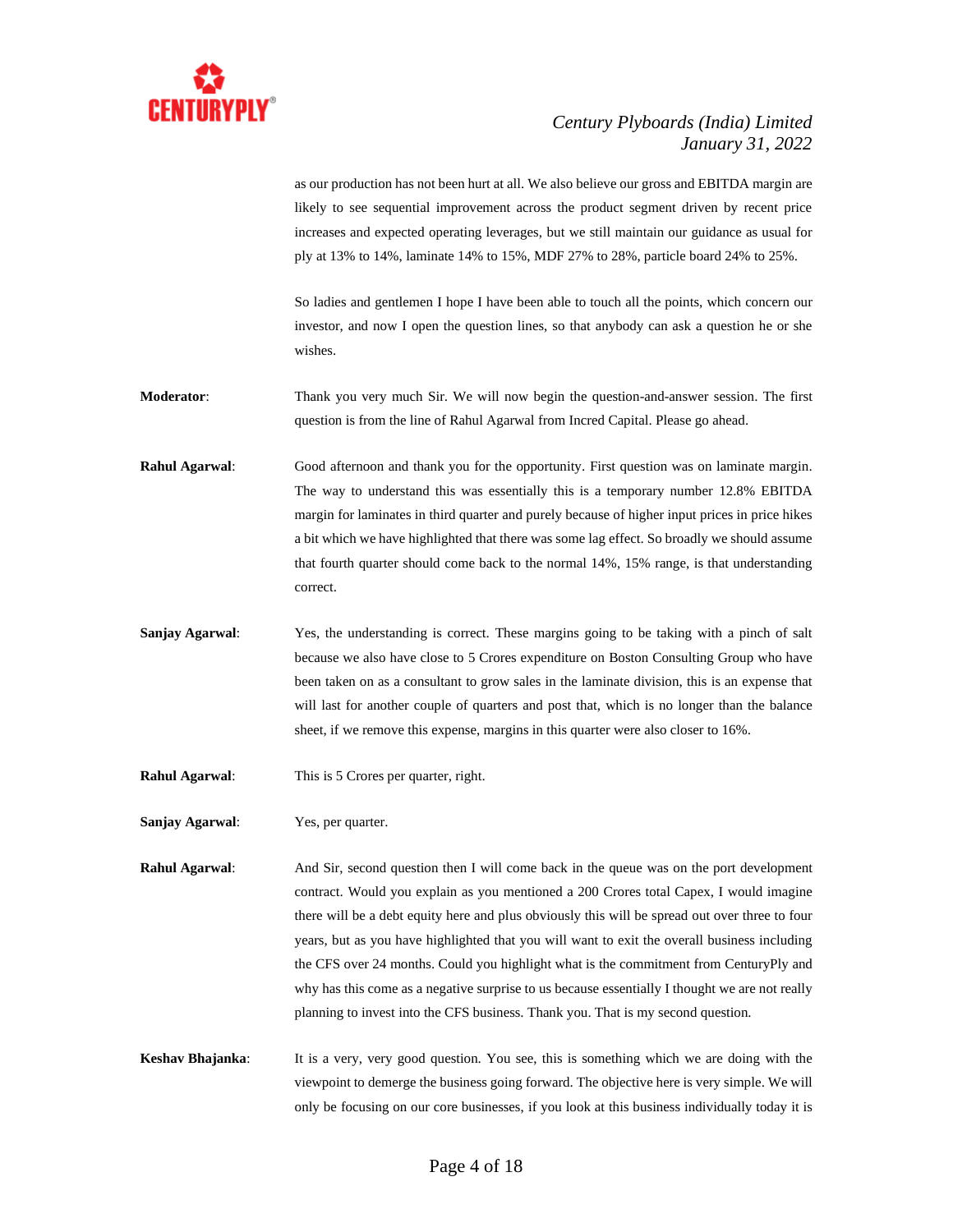

not performing very well. With this new development this becomes a very good value proposition and as such the business will be demerged and there will be other entities who will be coming into the same country's involvement in this is going to be minimal, the total Capex required is 200 Crores over two phases, right now we are not even discussing phase two the Capex requirement is only 95 Crores over the course of the next three years and that is what we are looking at. I think the entire demerger process should be completed within next 24 months and Century is again I would like to re-emphasize we are focused on our core sectors only. This development will inch, so that we could define this as a strong equity investment and this business will no longer when we have had the Century.

- **Sanjay Agarwal**: And just to add what Keshav said the capital commitments in Century Plyboards would be only limited to 35 Crores.
- **Rahul Agarwal**: That is the equity competent, right.
- **Sanjay Agarwal**: Yes.
- **Rahul Agarwal:** Okay got it. I will come back in the queue. Thank you so much for answering my questions.
- **Moderator**: Thank you. The next question is from the line of Rajesh Kothari from AlfAccurate Advisors. Please go ahead.
- **Rajesh Kothari**: Good afternoon Sir, thanks for providing the opportunity. First of all congratulations for a great set of numbers. Sir, in this overall when you look at the outlook of this industry considering that real estate overall industry is doing really very well, which actually comes for your kind of a product whether it is styles or plywood probably about two, three years after the sales or registration happens. So currently kind of demand environment what we are seeing which is very robust there is primarily it is driven by what factor.
- **Sanjay Agarwal:** You see, you all know that a lot of actually work in progress or there was a lot of real estate which was actually lying and sold also and we know that the record number of registrations happening in a City like Mumbai when some special discounts were given by the local government for registration so all those things are making the difference that is number one. The second thing why a Century Plyboard kind of a company is getting special growth there are number of measures we have undertaken over the last two, two and a half years and all those measures are actually resulting we have involved BCG, we have involved Vector, we have our GTM has totally changed the go to market or whether it is plywood or whether it is laminate or whether it is MDF also is not like what it used to be in the olden days everything every person is being monitored and it is very, very, only focused on growth not on the maintenance so much. Maintenance part is only just 30%, 70% focus has shifted to growth.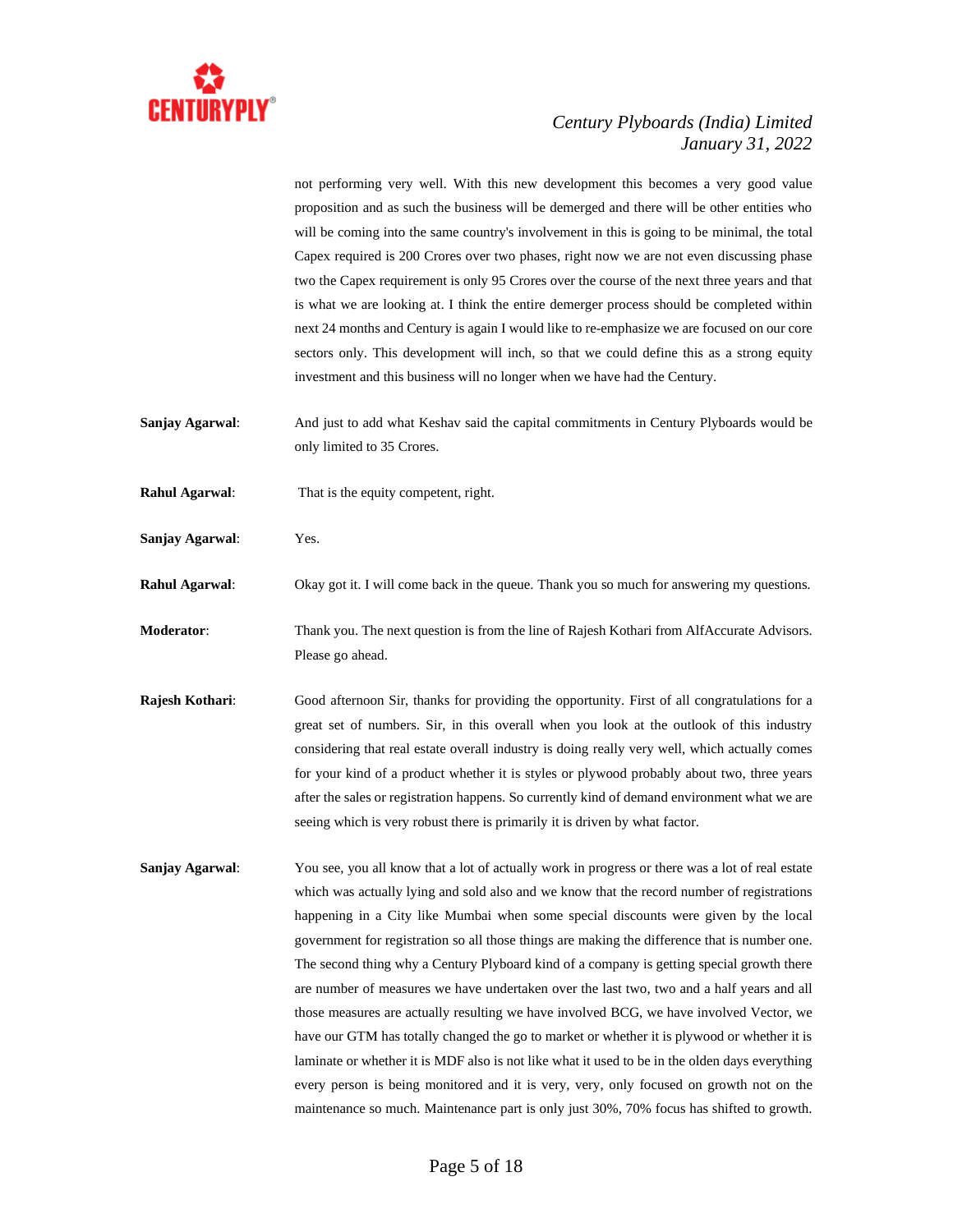

So all those things are now have started giving us the results and I hope going forward they will prove of course they are a risk because we have changed the way we operate, but now they are showing the results we believe that in times to come they will do they will give us whether better results.

- **Rajesh Kothari:** And Sir, my second question is on this the logistics segment. Currently I think this business makes about 20, 25 Crores EBITDA correct me if I am wrong on an annualized basis. So once this new project starts I do not know what is the first year of operation of this new project how do you see the total logistic business EBITDA.
- **Sanjay Agarwal:** The new business should have a turnover of close to 100 Crores plus at 90% capacity utilization, I think that we will be looking at the EBITDA margin of 25% to %30 on the same this is a conservative estimate it could even be slightly higher you are right the current business does have an emitter frequently close annually and both these businesses put together should have an EBITDA of 40 to 45 Crores four years time.
- **Rajesh Kothari**: So basically in the first year will be which here will be first year so basically this project starts from when.
- **Sanjay Agarwal**: The first year of operation will be year 2025.
- **Rajesh Kothari**: You mean April 1, 2025.
- **Sanjay Agarwal**: Yes April 1, 2025, so FY2025.
- **Rajesh Kothari**: And very first year itself it can do 25 Crores EBITDA or it will take time for ramp up.
- **Sanjay Agarwal:** It will take time, first year the EBITDA is going to be low, first year we are assuming that we will be at  $60\%$ ,  $65\%$  capacity utilization and then we will move forward from there.
- **Rajesh Kothari**: Understood great Sir, thank you Sir, I will come back in queue. Wish you all the best.
- **Moderator**: Thank you. The next question is from the line of Girish Choudhary from Spark Capital Advisors. Please go ahead.
- Girish Choudhary: Yes, thanks for the opportunity. A couple of questions from my side just again hopping on the margins in the laminate segment this has been pretty volatile over the last year or so and the couple of quarters to say 20% plus and now back to 13%. So how one should read this and then what would be a steady level to expect.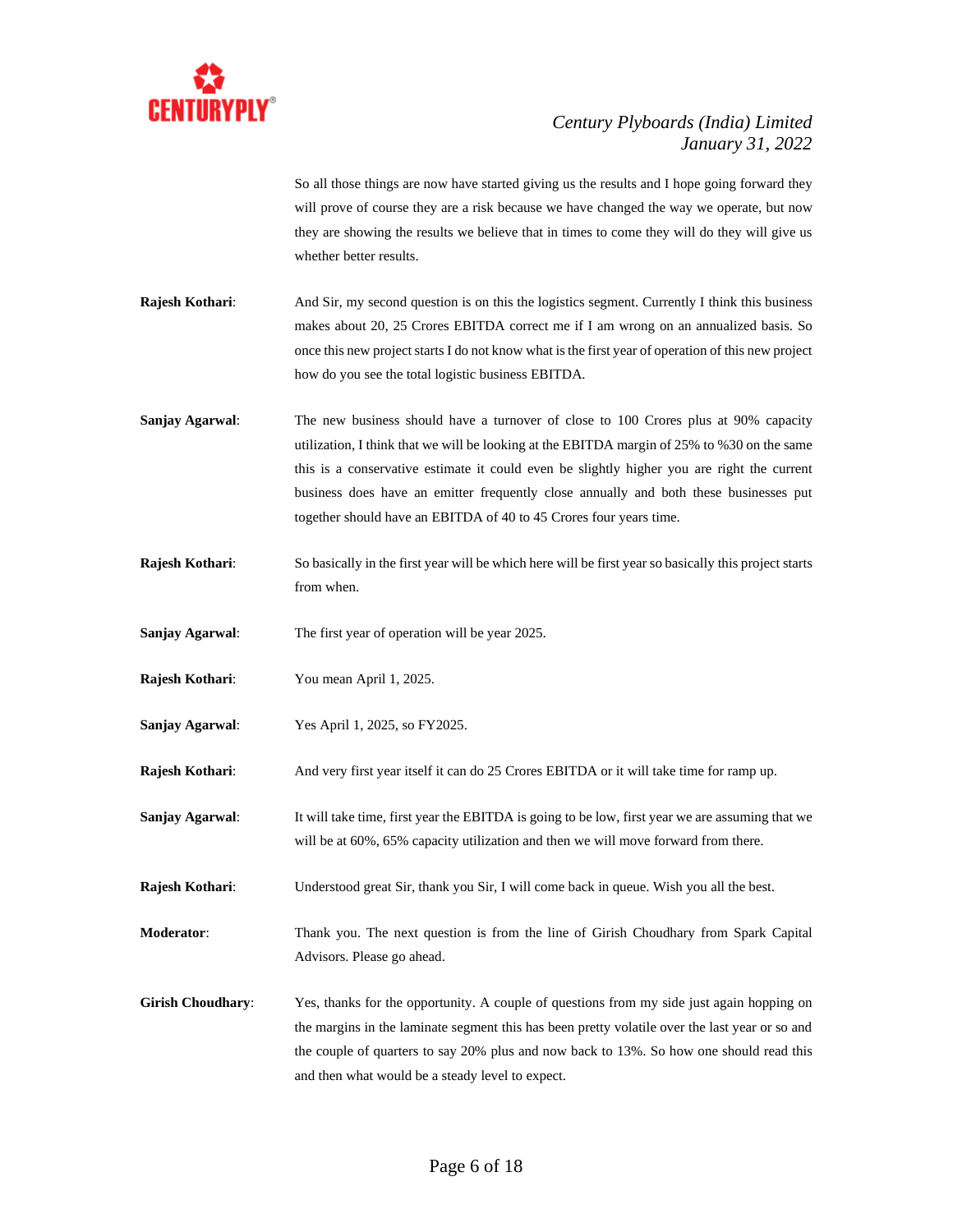

- **Sanjay Agarwal**: You see we had given guidance from this last time as well I do not think 20% plus is sustainable in laminates. We were targeting doing 16% to 17% on an annualized basis and I am very confident that we are going to finish along that line of course. This quarter because melamine prices increased drastically, melamine prices increased from the \$800 levels to \$3500 levels, which is an increase of 300% plus. So that impact came predominantly in the last quarter, some of it will be impact in this quarter, but we have taken price hike against the same I think this quarter you will be looking at better margin closer to 15%, 16%.
- Girish Choudhary: Secondly just a clarification on this logistics business capex. So of the 200 Crores capex Century will be putting in only 35 Crores. So what about the rest is there a partner coming in or will it be funded through internal accruals?
- **Sanjay Agarwal**: As of now the 200 Crores will go to two phase right in phase one become it was maybe total of around 90 Crores, 95 Crores not more than that and we will be investing only 30 Crores in that quickly we will be taking on that but this is going to be in a separate entity altogether and in the separate demerge entity we could be looking to take up some partners. As the MD has already mentioned we have received a lot of interests post this development and we are actively exploring at a good valuation to take on a partner in the same.
- **Girish Choudhary:** Got it. Lastly on the particle board segment you have been consistently operating in excess of 100% despite that there is no intention or I just wanted to know the thought process on the expansion in this category margins are pretty good 26%, 27% and recently we also seen a large capacity addition from Greenlam. So what are your thoughts on this business?
- **Sanjay Agarwal:** See, we have I think I do not really remember, but I think we have a little spoken earlier also that we are working we are actually yet to decide but we are working on expansion of the capacities all different kinds of module possible and we are doing a completely deep dive into the sizes, into the market, into the location of the plant and all those are going on I think very soon we will be in a position to take a decision and go ahead with that we will be able to announce our decision actually, but till now the decision has not been taken but it is at the final stage. So as and when we take the decision I am sure it will be informed, but yes it is you are very right that we need to go into that direction and we will be going into that direction.
- Girish Choudhary: Got it sir. Thank you and all the very best.
- **Moderator:** Thank you. The next question is from the line of Sneha Talreja from Edelweiss Securities. Please go ahead.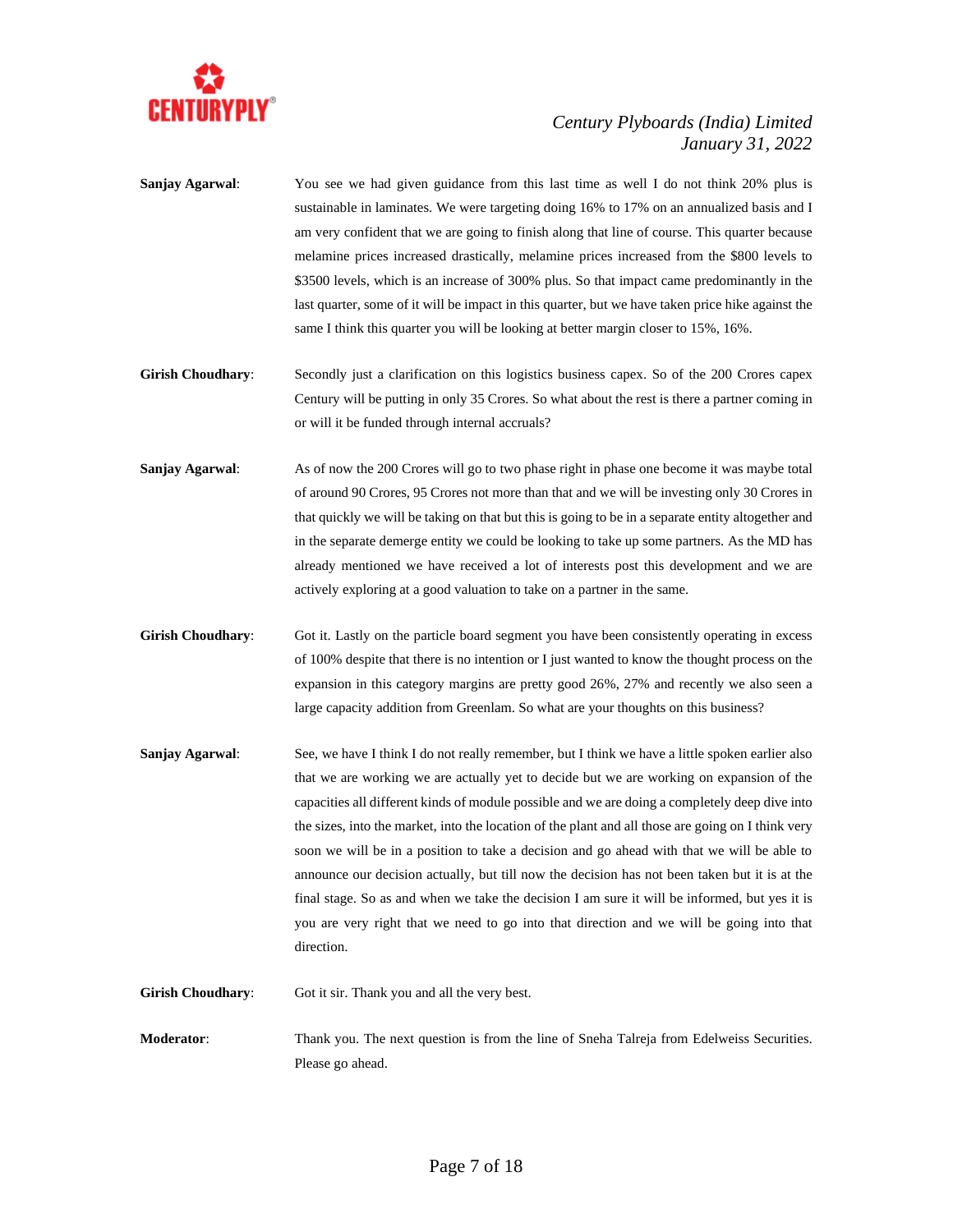

- **Sneha Talreja:** Good afternoon Sir, and thanks a lot for the opportunity. A couple of questions from my end; firstly going back to logistics business is there any such large contract that we have bid for which could come in as a surprise at a later stage.
- **Sanjay Agarwal:** No, there has been no bid other than this. This is the singular bit that they have made and thankfully they have been allotted the same.
- **Sneha Talreja:** okay no other bids where decision is still pending to come.
- **Sanjay Agarwal**: No other bids and it is categorically decided that there will be no more bids going forward. This way action done to make sure that this entity will become viable on its own going forward and it was a one-off decision and we are going to stick to that.
- **Sneha Talreja:** Sure, got that, and you also mentioned about demand being very strong again from December onwards, how is the trend that we are seeing from Jan onwards is it the double-digit demand growth again back and you also mentioned that demand is coming back from untold inventory and all you are getting sold. Have you done some analysis wherein it has got a direct correlation with the amount of registrations that we are doing or is it a PAN India level demand that we are currently seeing.
- **Sanjay Agarwal:** You see in January first few days the demand was very poor the outlook was not good because of COVID we had a number of team members who were unwell who were. So the first 15 days the outlook was not good at all, but the recovery in the past 10 days has been fantastic and I think they are looking if this is the case they are going to be looking at another very strong quarter. With regards to registration data we tried doing a correlation but we saw that in markets where registrations were good also and in markets where registrations going so good both those markets were doing well. So we were not able to actually take out any sort of a correlation and we have been growing PAN India and we are seeing growth in more geographies both Urban and rural. So for us we have not been able to find any try to link with the data.
- **Sneha Talreja:** Sure got that and my last question was related to certain new products you definitely mentioned that you are open to the particular board market which is now a well-explored market with two players like Greenlam and Marino announcing entry but there are lot of other product categories that we are seeing on ground which are maybe pretty niche but where opportunities are high are you open to those kind of opportunities in the wood panel space and are you open to looking at new categories apart from the regular plywood laminates and MDF and particle board division.
- **Sanjay Agarwal**: What are that these items you are renting it?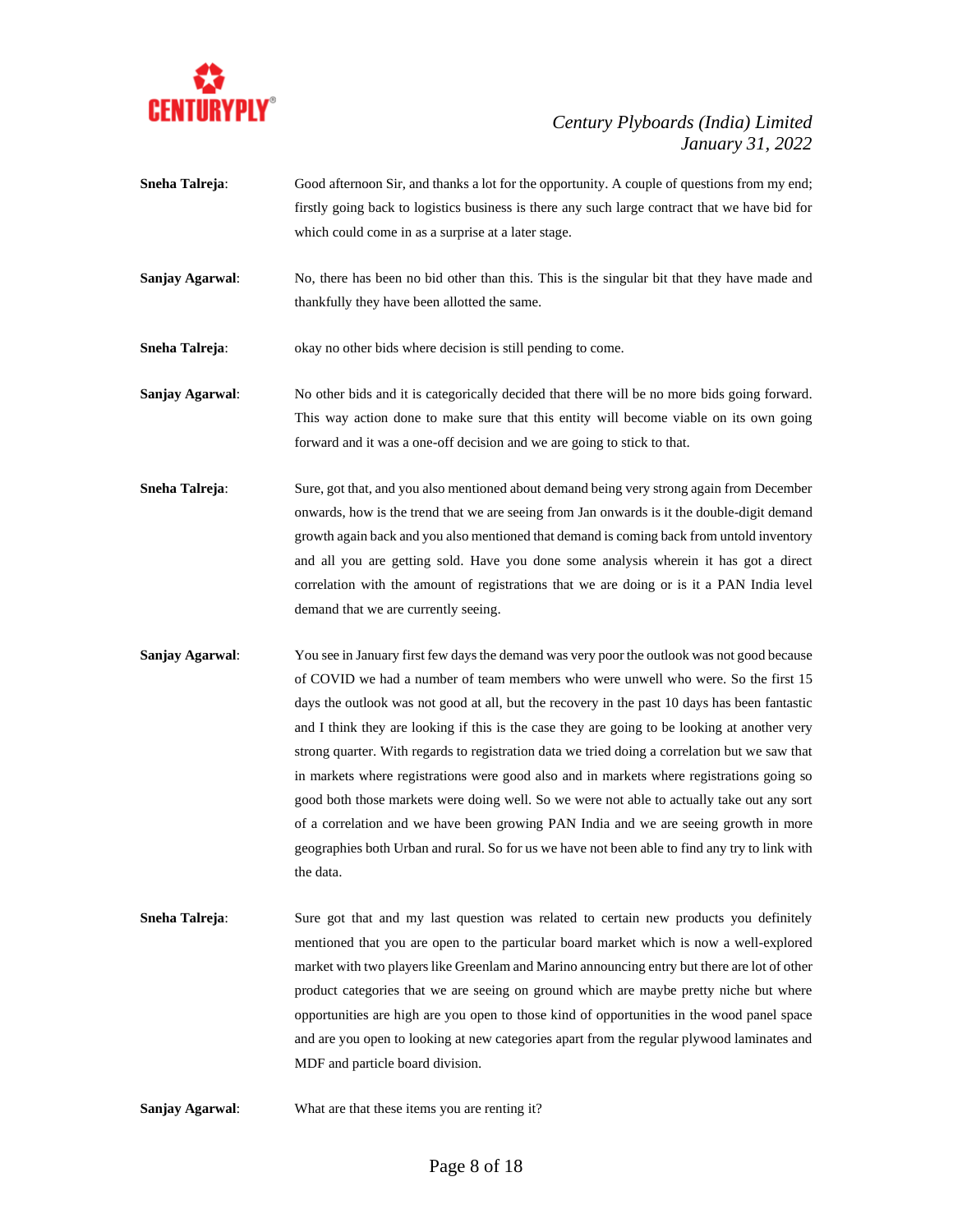

**Sneha Talreja:** So basically we actually see a lot of panel work in the market we see a lot of charcoal work these days in the market there is a lot of niche wooden flooring is a very basic on a very big market where you all are not there are you all open to such kind of niche category also to enhance the growth.

**Sanjay Agarwal:** No, you see wooden flooring, I can tell you wooden flooring is a very small business on India level whether at some time in the past we had entered into the segment and then we exited this is the number one point. As far as the wood panel segment is concerned particle board, MDF and plywood are the three main categories apart from that there is another product known as OSB Oriented Strand Board which I still be as a company do not see any possibility at the, but yes in future if we see the possibility in the market we will go for it because that is our line of business and will certainly get into it. There is a product known as PVC board we are already into it importing and marketing into the market because it competes with our product and it is being used by all the architects and IBs and contractors so for that as and when we see the market expanding in the future then we may consider then in this PVC board maybe in future we may enter into this because that is a business which is exactly competing with our plywood and our MDF so but we are already in the business and PAN India we have dealers and distributors for that. There is one thing more which cement board actually cement wooden board you can say. So we are into it in a small way we are trading at the moment but we do not see much of a great business going on or expansion happening in times in near future whether this product has been there for last 20-30 years in India but has really not done very well. So we do not see a big future for this so we are not looking into going great guns or going big time into it at all and these are the all the products which I think I know about is there anything else you have you can certainly have that. Just to add-on in the plant in the south the laminate unit that is coming in the south will have a larger product which is going to be a 14x6 press, this press is meant for compact laminates and toilet cuticles. So this is a new line of business which is it is made from the same laminate but it is not it is for a particular segment in a particular usage for toilet cuticles and restrooms. This will be operational from next year.

**Sneha Talreja:** That is helpful. Thanks a lot.

**Moderator**: Thank you. The next question is from the line of Venkat Samala from TATA AMC. Please go ahead.

**Venkat Samala**: HI! Thank you for the opportunity. Just one clarification, if you could throw some more color as to when did you put that bid for the logistics segment and because the backdrop behind asking this question is that when you held the five-year analyst meet recently there was no indication given of this. So just wanted to understand more on this.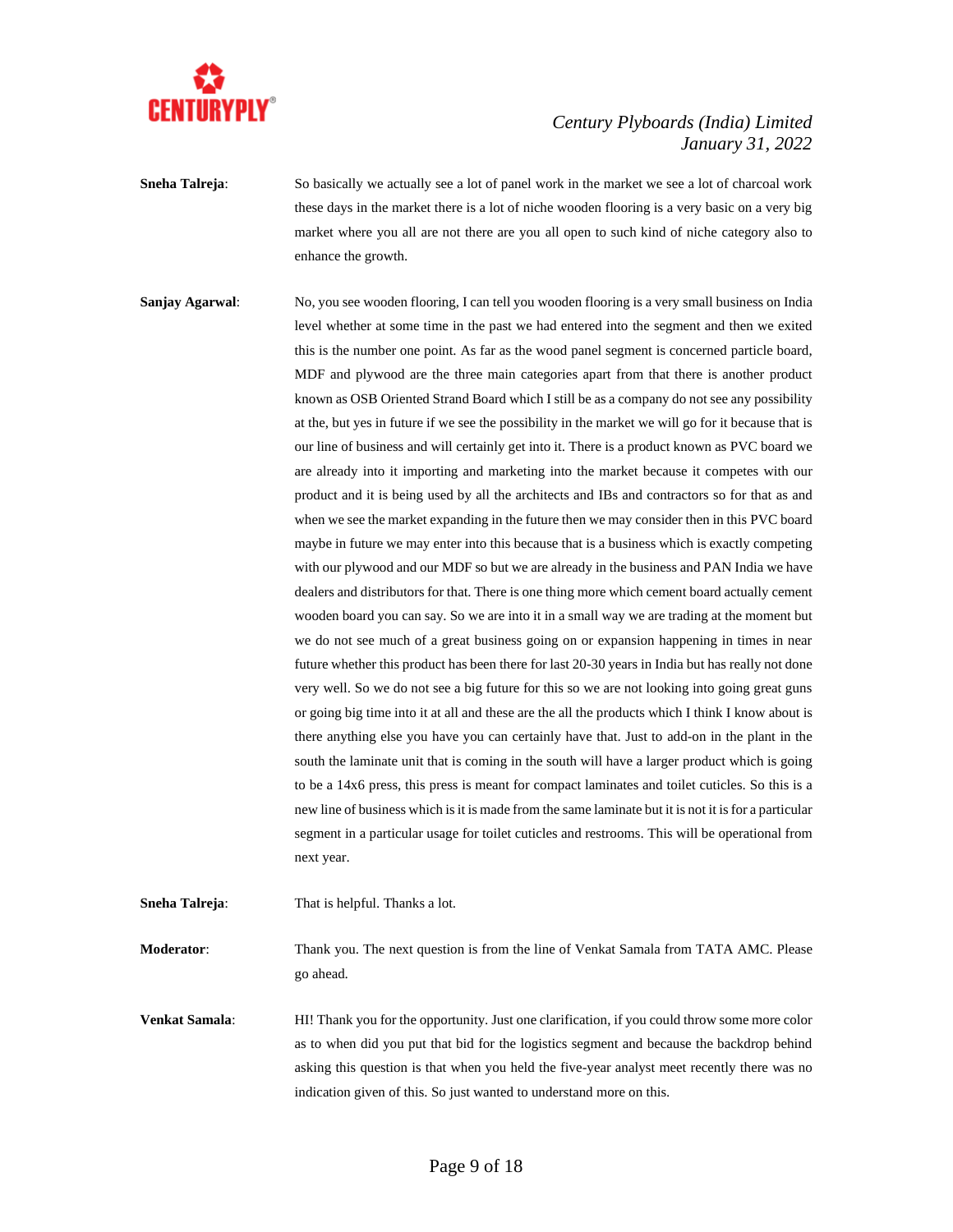

- **Sanjay Agarwal:** So the biggest put in place more than a year ago. The reason it was not given is because again the purpose of this even after winning the bid. The purpose is the same we are looking to remove this entity into a separate entity. Now it becomes a more viable proposition but yes it was a complete oversight on our part we should have mentioned that we had put in place update in the five-year roadmap that was an oversight on the company's behalf.
- **Venkat Samala**: Understood and I am sorry, I am asking you to sort of reiterate this but you are categorically stating that there will be no more than that 30, 35 odd Crores equity investment from your end right for this particular venture moving forward.
- **Sanjay Agarwal:** Yes, 100% after this the venture will need to be self-supported it needs to become an entity on its own and it will run as per whatever financials that business has and he will have zero cash infusion into the business beyond that and Venkat just to add further more it is not only that we are not going to infuse in logistics, but again besides the initial penny which will be spending over the next two, three years it will be only and only within the wood panel space.
- **Venkat Samala**: Understood, that helps. Thank you, thanks a lot.
- **Moderator**: Thank you. The next question is from the lineup Akshay Chheda from Canara Robeco. Please go ahead.
- **Akshay Chheda**: Thank you for the opportunity. Sir two questions from my side. In the plywood space how do you see the unorganized player shaping up especially in the Yamuna Nagar also because there were talks that they were facing challenges due to the working capital pressure etc. So how are they shaping up I mean are they still continuing to face challenges now. That was my first question, and second question is that since we have taken around 2% to 4% of price hike in the plywood. So now what would be the pricing difference between say a branded player like us and say an branded player. So basically I just want to understand that is there some market shift that is happening which is also helping us in posting such robust numbers. So yes, these are the two questions from side. Thank you.
- **Sanjay Agarwal:** See, as far as I have been even in all my earlier declarations and discussions I have been very, very clear that Indian manufacturers even small ones are quite good at fighting it out in the market but yes I have firmly believed that the shift is happening and but happening slowly, very slowly. If it would not have happened we would not have grown the way we have grown and I am sure overall the market has shrunk overall the market has certainly shrunk, but we have grown, but this will happen at a very slow pace and in smaller manufacturers there are most of them will survive few of them may actually not may not survive. That is always has been happening and that will happen in future also. The second question you asked the price difference very frankly there is a price difference and even if it goes up by 3%, 4% or if it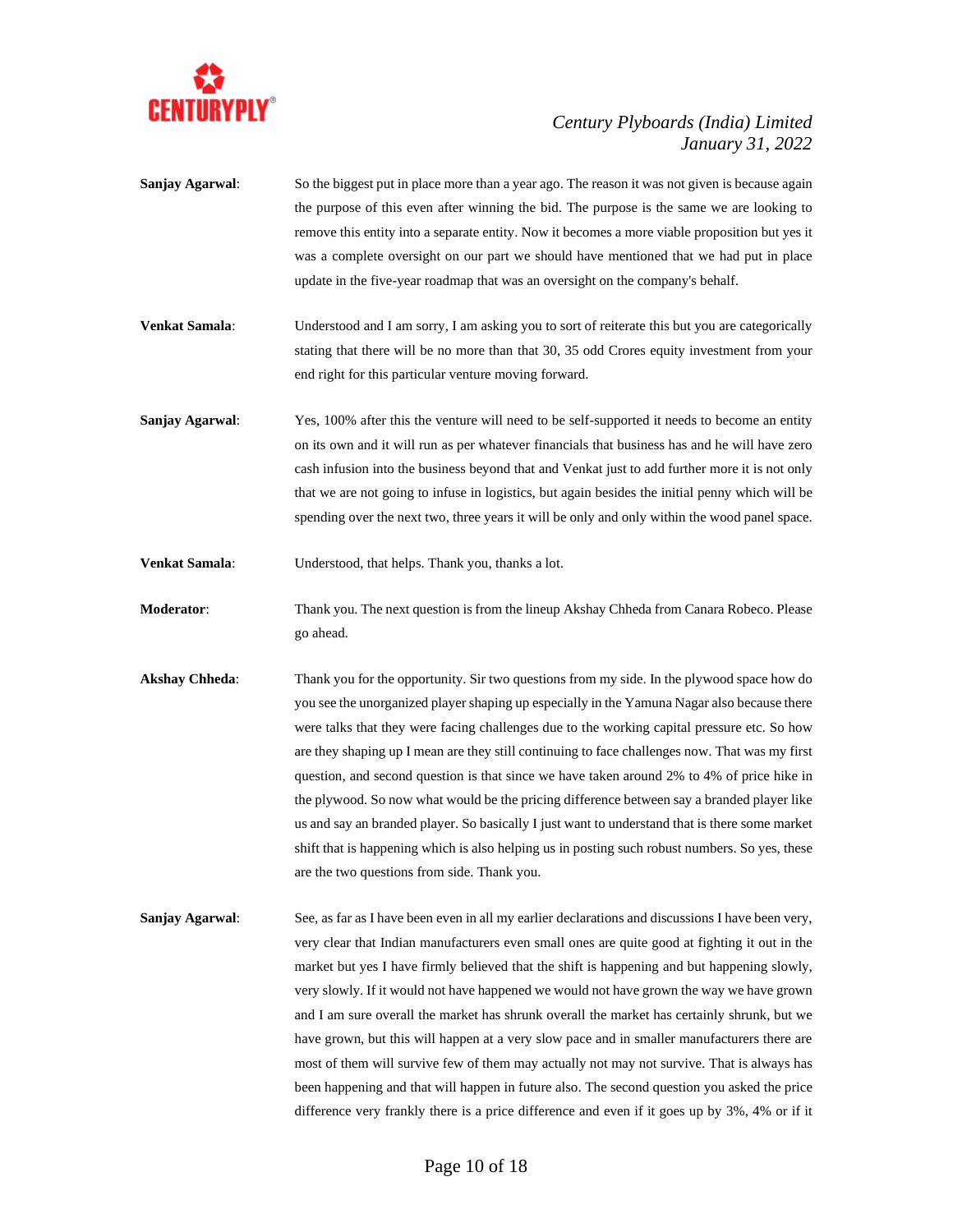

reduces by 3%, 4% that does not really make much of a difference if the difference goes up by 10%, 15% the gap guidance by that much then it might make a difference. So I think I have been able to answer your question that the local people have tried to take increase in the prices they have failed to do so we have been able to take so the price gap might have increased by 4% or 5% but that is okay that does not really hurt. The only thing which has hurt them is actually the raw material because the imported raw materials were not available to them in between at different times but the prices are actually much more than because we are direct importer so all those things have happened from time to time, but yes otherwise I do not take them as a very weak competition I never take them as a weak competition actually.

**Akshay Chheda**: Okay understood. Thank you, Sir.

**Moderator**: Thank you. The next question is from the line of Hrishikesh Bhagat from Kotak AMC. Please go ahead.

**Hrishikesh Bhagat**: Thanks for the opportunity. My first question is what was the A&P spend that is there probably in FY2012 and for 9 months for this year and how do you see that A&P spend panning out over the next two years. The second question is related to capex spend for FY2023 and FY2024.

**Sanjay Agarwal:** So I think in terms of A&P spend Nirav will give you the exact figure but as always we are within the targeted percentage we will not exceed the same and going forward next year we are looking to continue in the same way we are looking to have an aggressive campaign very similar to this year it has aided us in growing our volumes and I am very confident that next year we should have even more robust campaign perhaps with not much more additional expenditure. In terms of capex the capex plans are the same as we had guided earlier if you have the new MDF plant that is coming up with the laminate unit and that is our primary capex the Hoshiarpur unit should become operational within Q2 of this year.

**Hrishikesh Bhagat:** But this 600 Crores capex I saw 600 CBM now the capex for 900 CBM how will it be spread out over 2023 and 2022.

- **Sanjay Agarwal:** The majority of the capex will be coming over the course of the next 16 months now this timing of it will depend on the machinery dispatch etc. we will get back to you, but the majority will be happening over the course of next 16 to 18 months.
- **Hrishikesh Bhagat**: And you are fairly confident that 2H 2024 this capacity should come that will not be a challenge in the sense with the timeline with machinery and all this.
- **Sanjay Agarwal:** We are very confident H2 FY2024 this capacity will definitely come.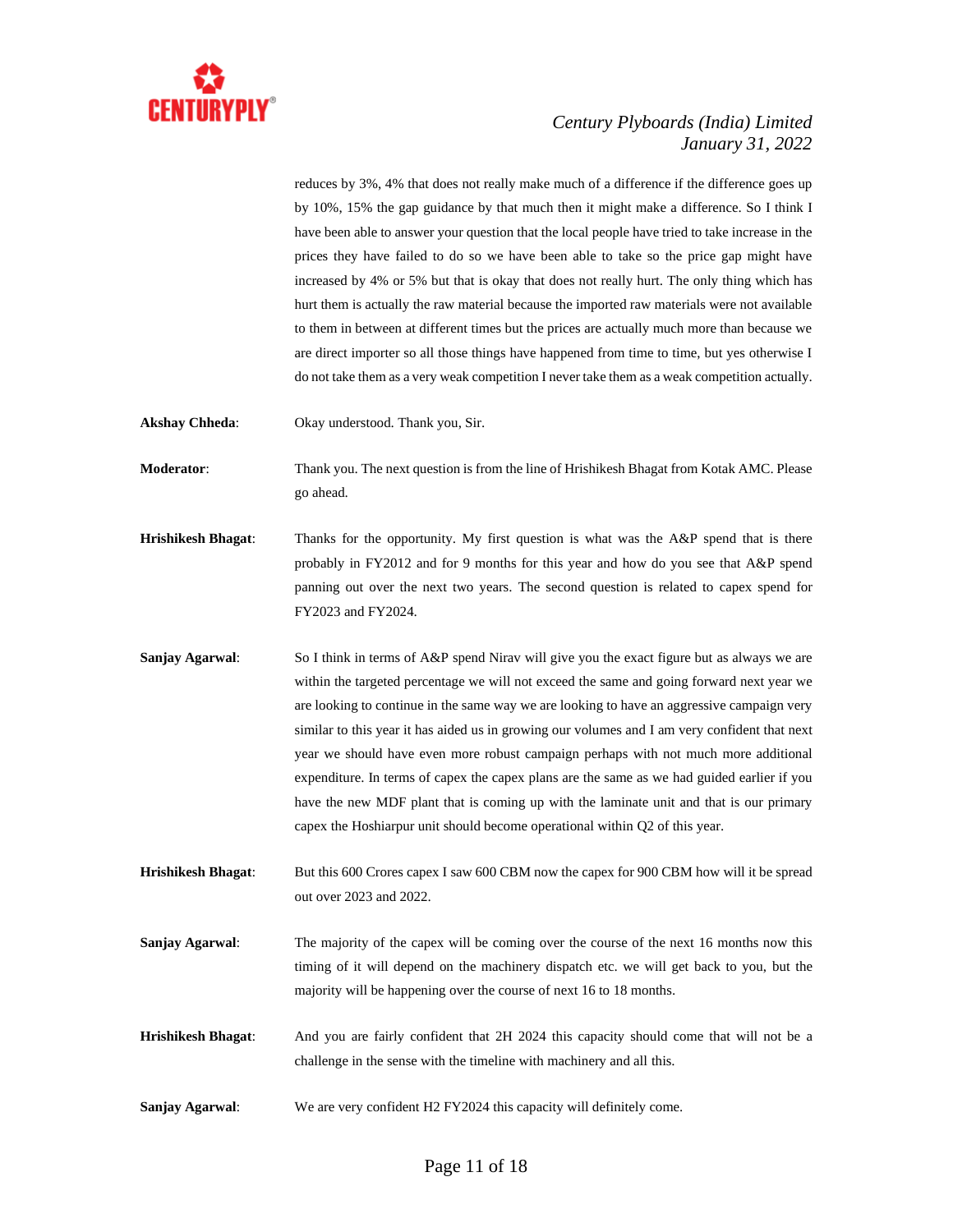

| <b>Hrishikesh Bhagat:</b> | Thank you.                                                                                                                                                                                                                                                                                                                                                                                                                                                                                                                                                                                                                                                                                                                                                                                                                                                                                                                                                         |
|---------------------------|--------------------------------------------------------------------------------------------------------------------------------------------------------------------------------------------------------------------------------------------------------------------------------------------------------------------------------------------------------------------------------------------------------------------------------------------------------------------------------------------------------------------------------------------------------------------------------------------------------------------------------------------------------------------------------------------------------------------------------------------------------------------------------------------------------------------------------------------------------------------------------------------------------------------------------------------------------------------|
| Moderator:                | Thank you. The next question is from the line of Achal from JM Financial. Please go ahead.                                                                                                                                                                                                                                                                                                                                                                                                                                                                                                                                                                                                                                                                                                                                                                                                                                                                         |
| <b>Achal Lohade:</b>      | Congratulations for the great numbers, Sir. My question is in terms of the plywood business<br>obviously third quarter has been extremely good, better than second quarter but if I were to<br>look at nine months the growth in terms of volume on a two-year CAGR is about 8% now<br>the question is a) is that largely in terms of the market share gain in the premium segment<br>economy segment if you can give some color in terms of the mix for the current quarter or<br>nine months versus last year.                                                                                                                                                                                                                                                                                                                                                                                                                                                   |
| Sanjay Agarwal:           | I think there is a mistake in the data because Q3 was not bigger than Q2. Q2 is actually larger<br>than Q3. So I think perhaps there is something wrong with that data point. Achal it is more<br>to do with revenue growth because of realizations being higher but in terms of volumes there<br>has been a decline of 2.3% quarter-on-quarter.                                                                                                                                                                                                                                                                                                                                                                                                                                                                                                                                                                                                                   |
| <b>Achal Lohade:</b>      | Yes, so I was more checking from the volume perspective for nine months and in terms of<br>specifically for economy and premium segments how they have done.                                                                                                                                                                                                                                                                                                                                                                                                                                                                                                                                                                                                                                                                                                                                                                                                       |
| Keshav Bhajanka:          | Yes, sure. If you look at our Sainik segment yes I think MD would touch base on that.                                                                                                                                                                                                                                                                                                                                                                                                                                                                                                                                                                                                                                                                                                                                                                                                                                                                              |
| Sanjay Agarwal:           | No, but I think Club Prime on year-on-year has grown about 11.4% and Sainik MR has not<br>grown too much it has grown by only 3.8% whereas Sainik TF has really grown beyond 50%<br>so and that will better our position because the prime cannot grow more than about 8% to<br>10% that is the growth we really plan and we really plan that the major growth will come<br>from Sainik 50% to 40% that will bring down the average price because actually you are<br>selling a lower price segment more and that quantity is getting more and more so average<br>price will go down but that does not mean that the price of all the goods are going down. As<br>far as prime is concerned that is our bread and butter and our eyes are all focused on our prime<br>segment and that has grown by 11.4% and I do not remember in last four or five years actually<br>we have done a double-digit growth in our prime. So I think that is a good thing to happen. |
| <b>Achal Lohade:</b>      | Sure and in terms of the margin profile between prime and non-prime are they similar what<br>kind of margin difference is there.                                                                                                                                                                                                                                                                                                                                                                                                                                                                                                                                                                                                                                                                                                                                                                                                                                   |
| Sajjan Bhajanka:          | You see Prime certainly has a much better profit. There is no two things about it and Sainik<br>will have lesser profit, lesser price. I would not like to really get into the real detail of how<br>much profit we make in the Prime and how much profits we make and sell it, but overall you<br>see the company's profit is going up and we have been able to still maintain our EBITDA<br>within the range that we have been always discussing. So I think that should be even looking                                                                                                                                                                                                                                                                                                                                                                                                                                                                         |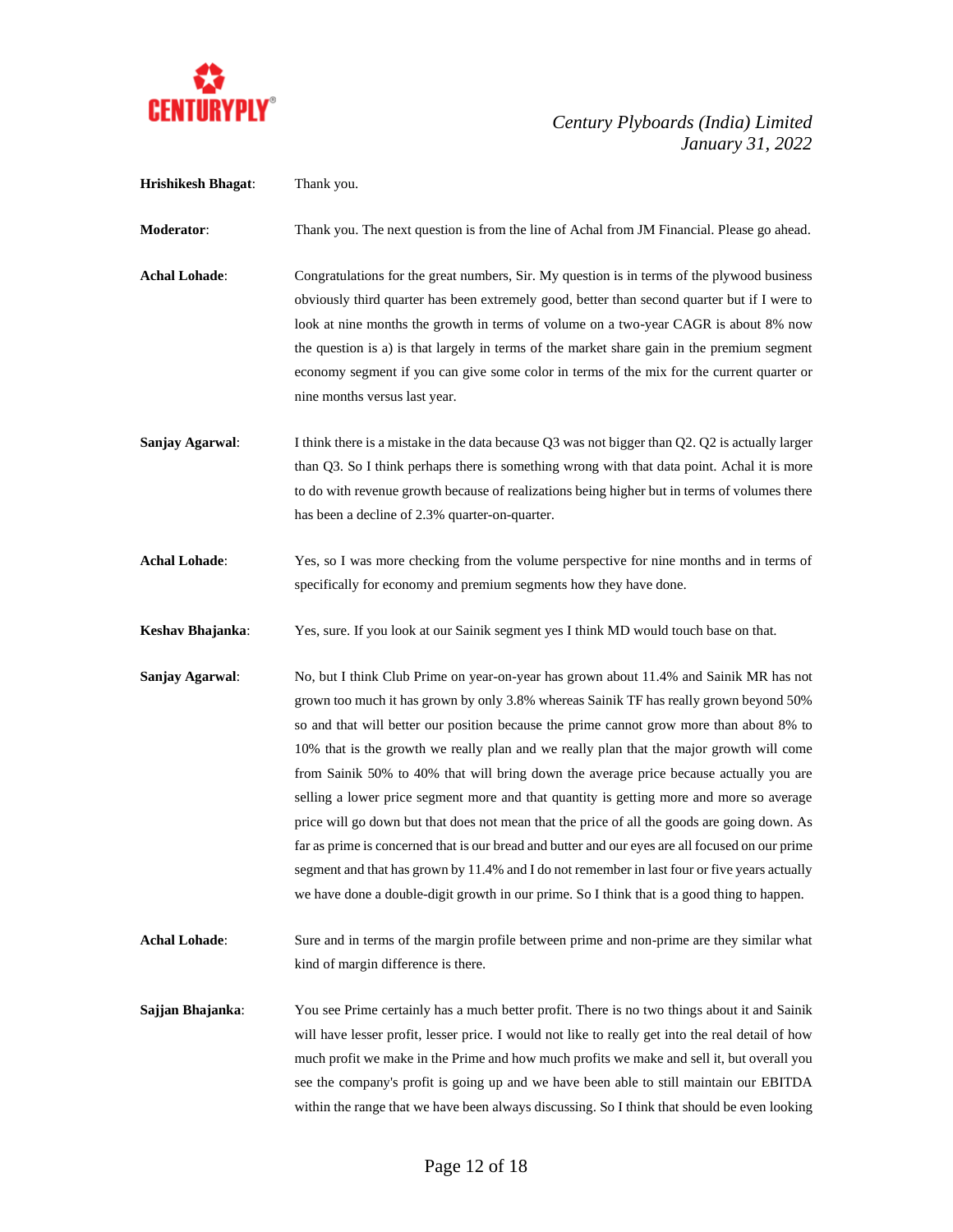

forward even going ahead sometimes the EBITDAs may go up but then we are in my speech also I told that we are looking forward to maintain it within that percentage we have always declared not today but for last few years I think we are in the same segment.

**Sanjay Agarwal:** Achal just to add our focus on value addition always remains which is premiumization where we are focused on Club Prime has always been very, very strong and that is why we have been able to get the double digit growth even in Sainik segment we have immediately turned back to a value addition where our Sainik PF has started really doing well so in fact even on the distribution side we are seeing a lot more dealer addition in the Sainik segment particularly for the platinum so even within the economic segment our thought process is to continue to increase premiumization by virtue of selling more of PF versus MR.

Achal Lohade: Understood. Just one more question with respect to the project. So what I wanted to check is that this win is more incidental rather than really the thought with respect to demerger is that understanding right because I mean I am just curious to know on one hand we have a CFS business on the other hand we are talking about port operations which are somewhat different business than really handling the container or doing getting custom cleared in the CFS so just wanted to understand if this is more incidental than really from a demerger perspective.

**Sanjay Agarwal**: See as far as the operation of this port is concerned you see we are not building a port building this port what we have got will cost actually 1000s of Crores very frankly and we are getting it for a song very frankly. The operations we are actually already on the all the operations we will be doing we operate big cranes we do stevedoring we are doing a transportation we own I do not know how many trailers we own exactly I do not really remember also all the operations are very, very well known to us and we are doing them on day in and day out basis because of our CFS. We are handling cargo at the port same thing we will be doing and we have understood it and decided only after understanding it very, very deeply. Now why do we want to demerge it. That is because basically we are getting a very big boost back from investor community that is one of the reasons that yes otherwise I would love to keep it in Century Plyboard but then it seems that our investors are not happy so why not we have no problem. Number two we also believe that by adding this port in the CFS this is becoming our business potential opportunity because the kind of calls we have received in last two, three days it is just amazing so that is why we believe that coming going ahead actually now demerging it will bring in better value for all of us.

**Achal Lohade**: Understood and just one clarification on the laminate piece in the second quarter call we had talked about the laminate realizations are too high these are not sustainable third quarter we see that obviously this has improved further with the price hike but just wanted to get color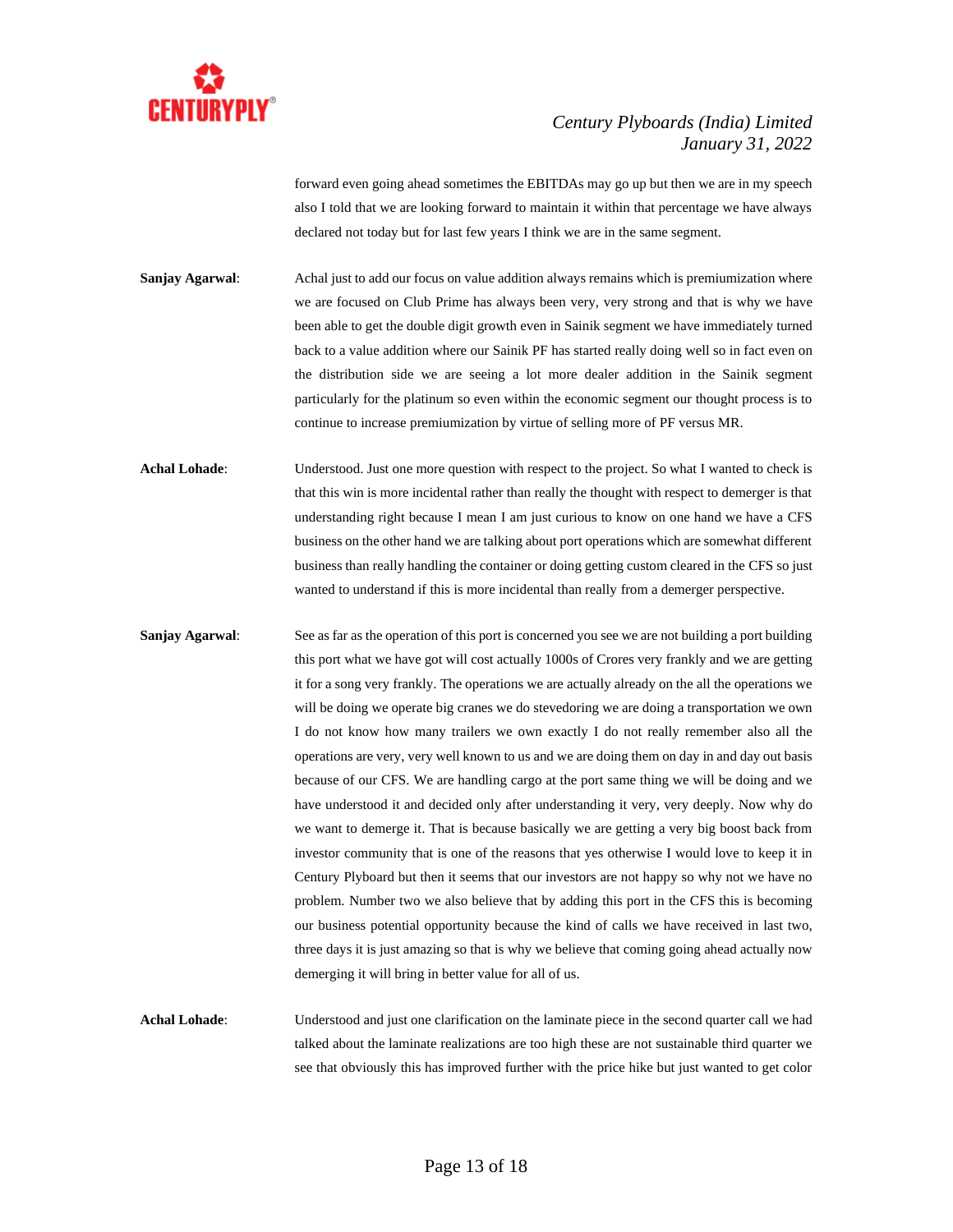

in terms of the laminate realization how do you see it what has driven this increase is that only price increase is like makes or is that export driven.

- **Sanjay Agarwal:** No, but we have never said that realizations are going to taper off we had said that profitability in the last quarter that profitability is unsustainable realizations in laminate have gone up and they will go further in the current quarter we took our last price increase in the month of December so if you look at the laminate realization for Q4 they will be even higher than Q3.
- **Achal Lohade**: Understood so that means you were more talking about margins than really the realization now.
- **Sanjay Agarwal**: Yes, we were talking about margin a 20% EBITDA margin that in laminate was not sustainable that was the point we are trying to make.
- **Moderator:** Fair point. Thank you so much, wish you all the best.
- **Moderator:** Thank you. The next question is from the line of Nikhil Agrawal from VT Capital. Please go ahead.
- **Nikhil Agrawal**: Good evening, Sir. Thank you for the opportunity. I wanted to understand you said that your realizations in the laminate segment but your quarter-on-quarter revenue has fallen down and your sales of per state also fell down so it is because the market has not, they are not taken the price hike surely I mean the market has not reacted positively to the price hike?
- **Sanjay Agarwal:** No this is the trend every year you will see in the laminate sector Q3 is typically weaker than Q2 because in Q3 we have one less amount of operation in a sense Diwali, Durgapooja Chatpooja all of these come in the same quarter. So Q3 is the weaker quarter the price increases have not led to this, this is the annual phenomenon and you will see in Q4 the volumes are going to look far better.
- **Nikhil Agrawal**: So but we do not see the same pattern in plywood MDF and particle board we only see this in laminates.
- **Sanjay Agarwal:** In plywood also in terms of volumes Q2 is normally slightly higher than Q3 the simple reason being that in Q3 we have Diwali, Durgapooja and during this time period work yes sales do slowdown that is a bit in MDF and particle board I think that, that skew is not as better as predominant.
- **Nikhil Agrawal:** So we can expect better growth in volumes in Q4 it is like that what the maximum of that is.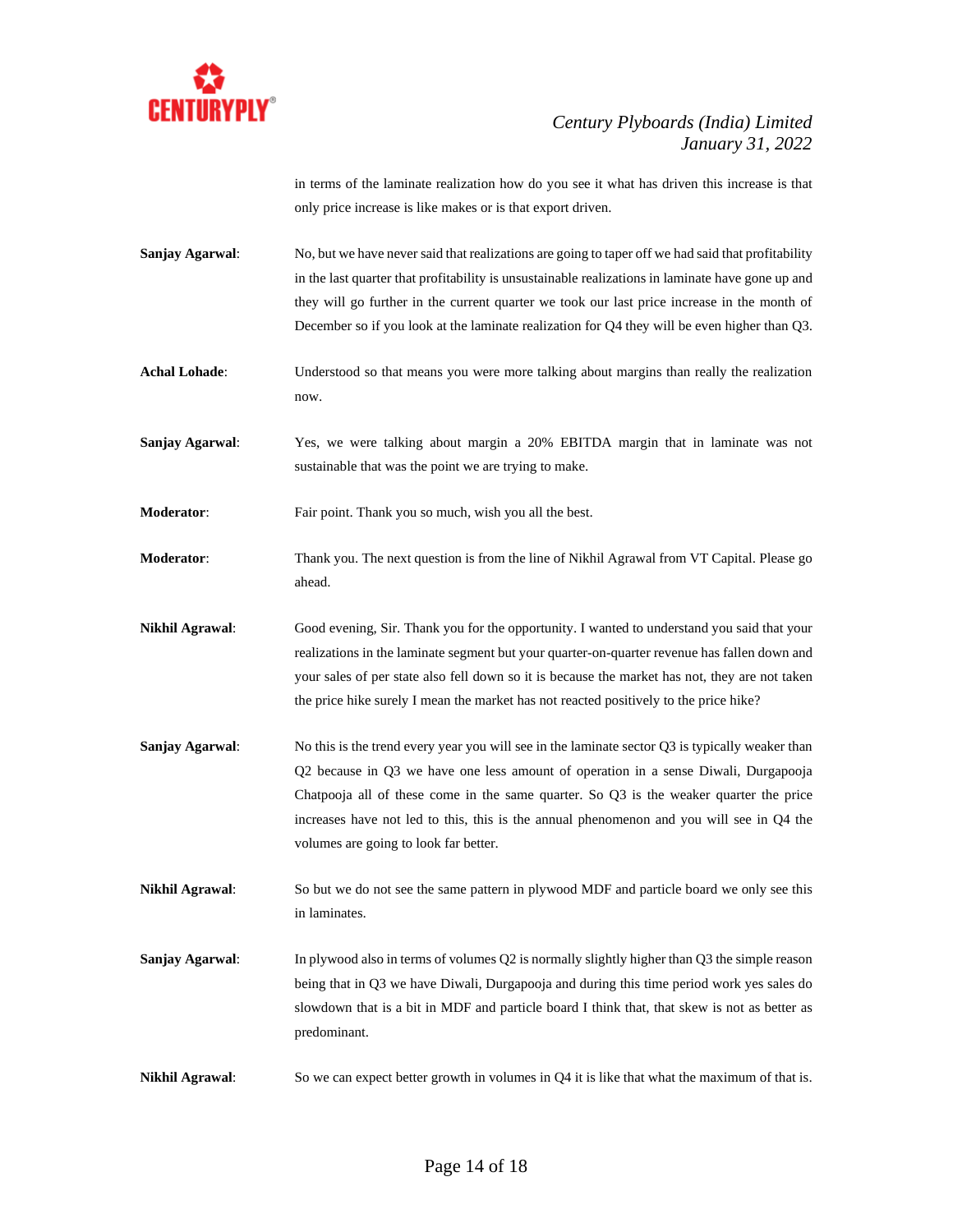

| Sanjay Agarwal:        | That is what FDS communicated on us opening speech.                                                                                                                                                                                                                                                                                                                                                                                                                                                                                                                                    |
|------------------------|----------------------------------------------------------------------------------------------------------------------------------------------------------------------------------------------------------------------------------------------------------------------------------------------------------------------------------------------------------------------------------------------------------------------------------------------------------------------------------------------------------------------------------------------------------------------------------------|
| <b>Nikhil Agrawal:</b> | And sir like what is the maximum capacity utilization across all your segments like MDF<<br>Plywood, laminate, and particle board.                                                                                                                                                                                                                                                                                                                                                                                                                                                     |
| Sanjay Agarwal:        | Yes, so laminate so in the quarter which has just gone by the capacity utilization has been at<br>86% for plywood the capacity utilization is at 81% for MDF the utilization has been hovering<br>around 95%, 96% and for particleboard it is more than 100%, 103% to be précised.                                                                                                                                                                                                                                                                                                     |
| <b>Nikhil Agrawal:</b> | So like through debottlenecking what is the maximum cultivation that we can achieve.                                                                                                                                                                                                                                                                                                                                                                                                                                                                                                   |
| Sanjay Agarwal:        | So let the debottlenecking happen and add the capacity so currently since you are talking<br>about debottlenecking we have debottlenecking going on in couple of our factories<br>particularly in Chennai and in Guwahati I think you will soon hear us adding capacities there<br>it will take time probably over the course of next two to three quarters so current capacity<br>remains at 3 lakhs we would increase our capacities through debottlenecking in this financial<br>year and possibly over the next 16 to 18 months through the addition of our Hoshiarpur<br>factory. |
| <b>Nikhil Agrawal:</b> | Okay Sir that is it for my side. Thank you.                                                                                                                                                                                                                                                                                                                                                                                                                                                                                                                                            |
| Moderator:             | Thank you. The next question is from the line of Udit from Yes Securities. Please go ahead.                                                                                                                                                                                                                                                                                                                                                                                                                                                                                            |
| Udit:                  | Yes Sir, thank you for taking up my question. Most of the questions have been answered. Sir,<br>if you can just help me what will be your domestic and export split into the laminate business.                                                                                                                                                                                                                                                                                                                                                                                        |
| Sanjay Agarwal:        | In laminates our state has been more or less consistent over the course of the past four, five<br>years we are looking at close to 25% to 30% by volume for export. I think going forward we<br>are going to be looking to grow exports at a slightly faster pace this is going to be aided by<br>the new capacity that comes in the south which has larger sizes but I think exports will inch<br>up to 30% plus of our total volumes.                                                                                                                                                |
| Udit:                  | Sir like you mentioned that the price I exactly took will come with a lag impact so but looking<br>at the current situation from your end are their raw material prices still charging and would<br>you take another price hike during the quarter.                                                                                                                                                                                                                                                                                                                                    |
| Sanjay Agarwal:        | As of now there is no further price increase that is being caught up on there has been a tapering<br>in certain raw materials and we should get the benefit of that going forward it is a very<br>dynamic scenario prices have; I have not seen commodity markets by volatile in my entire                                                                                                                                                                                                                                                                                             |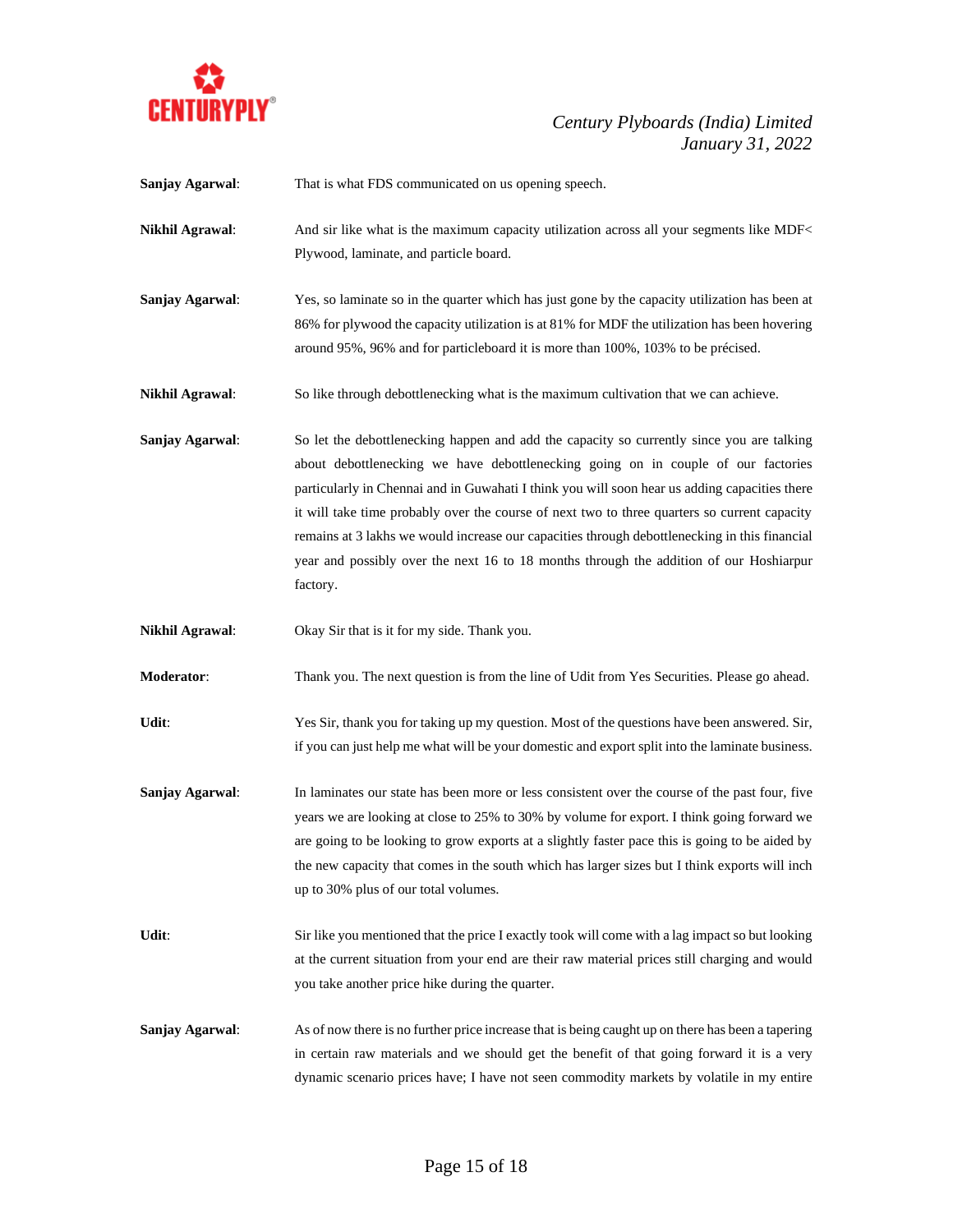

career. So I would not like to comment much on it right now but at this point in time there is no further pricing increase that will be thought of in the laminate particle.

Udit: Got it. Thank you and all the best, Sir.

**Moderator**: Thank you. The next question is from the line of Rahul Agrawal from Incred Capital. Please go ahead.

**Rahul Agarwal**: Yes, Hi! Thanks for the follow-up. Just a couple of questions firstly on the MDF realizations they have been highest ever and this might be a function of multiple factors right strong demand price hike sales mix I saw pre-lam MDF at 22% of total sales and there might be also an element of lower imports into South India is this sustainable at this level or what should we build.

**Sanjay Agarwal:** I could not hear the question could you just put up the question actually.

**Rahul Agarwal:** Sir, I was talking about the MDF realizations my sense is there are multiple factors driving this there will be price hikes strong demand sales mix in terms of higher pre-lam MDF sales and also there might be lower imports in South India is this sustainable here at 32000 or any thoughts Sir on this.

- **Sanjay Agarwal:** See this question I think have been raised I think earlier also and I understand that from investor community this is a very good question you see it will always you will see that every industry is identical and so will be MDF. So as and when the factors change and the factors what are the factors the supply and demand. So demand is growing say at a pace of say 15% per mm so that is on an average you can say sometimes it may be 15 or 12 or 14 or 18 something like that but then the supply may change drastically because suddenly some new extra plants may come up suddenly imports they become viable so all those sectors are there for every industry so as and when those sectors come in we have seen those times earlier also and those times may come but I do not see anything in next one and a half, two years I really do not see much of a challenge very frankly there is not much capacity coming up only one plant which I think ours only in North India which is also 350, 400 cubic meters per day which is happening. So I really do not see much of a challenge in next two years time. Now what will happen when our new plant will come in at that time whether the imports will be easier to make or what we will understand in times to come but I can tell you any investor must always have discount that there will be a cycle there will be bad phases and good phases in every industry.
- **Rahul Agarwal**: So is that the demand is higher than the supply today for MDF is that the situation in the country today.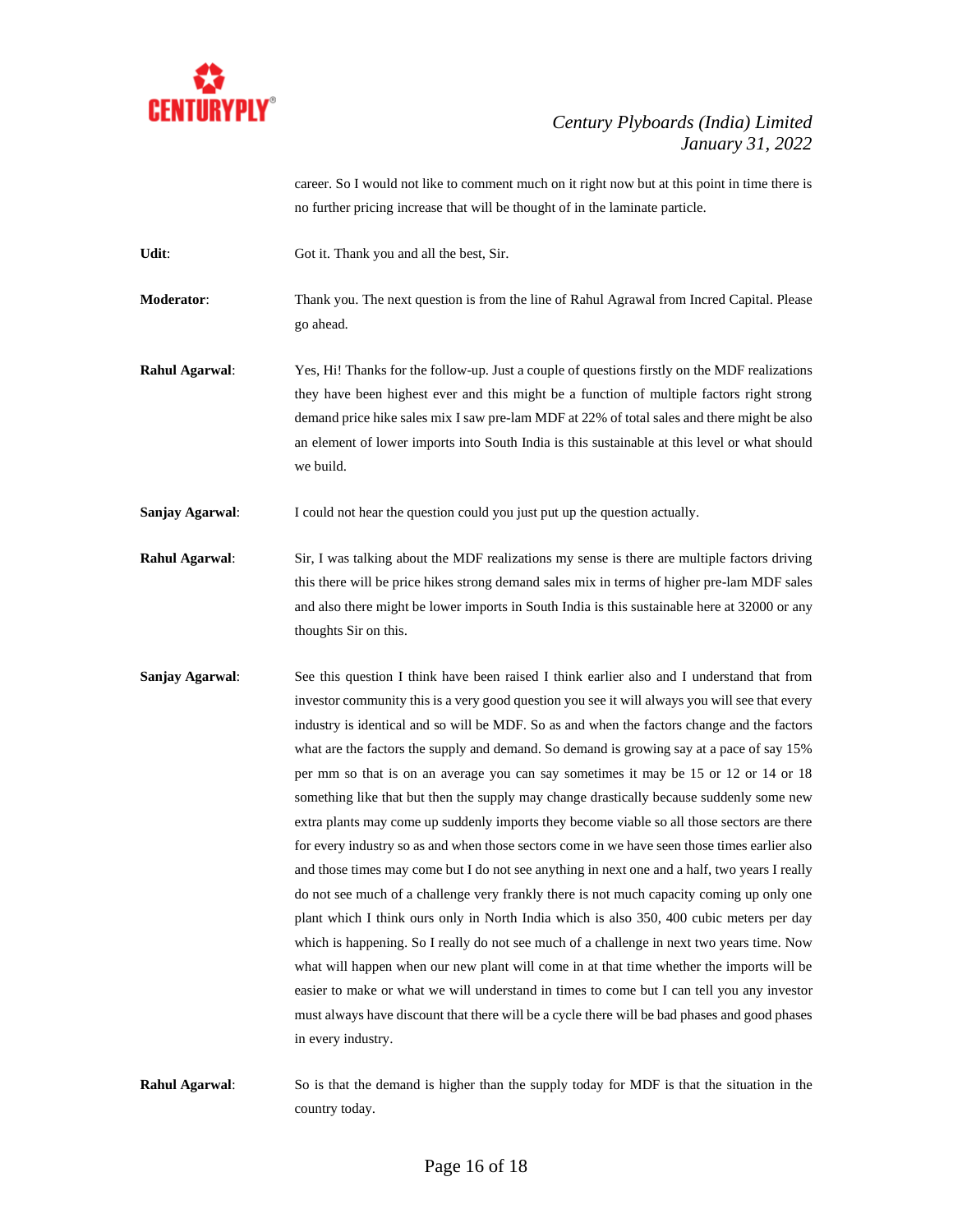

| Sanjay Agarwal:       | I would say it is higher than the demand we are able to meet up whatever the demand is there<br>and I think all the capacity presently is being utilized if somebody is unable to utilize it might<br>be due to his own internal vision so I really do not feel that there is not too much of a demand<br>otherwise we would have been under pressure to increase the prices again which we really<br>do not see at this moment. |
|-----------------------|----------------------------------------------------------------------------------------------------------------------------------------------------------------------------------------------------------------------------------------------------------------------------------------------------------------------------------------------------------------------------------------------------------------------------------|
| <b>Rahul Agarwal:</b> | Got it sir and secondly the tax rates for nine months have been higher at 30% any specific<br>reason for this.                                                                                                                                                                                                                                                                                                                   |
| Sanjay Agarwal:       | We do not actually say we are still utilizing our MAT credit vis-à-vis the same it showing a<br>30% of the actual payout in the company is only 17% or 18% Abhishek will get back with<br>the exact details and from next year we will in any case move on to the 25% ratio.                                                                                                                                                     |
| <b>Rahul Agarwal:</b> | So basically we are under the old text regime next financial year we will move on to the new<br>tax regime with tax rate at 25.15%.                                                                                                                                                                                                                                                                                              |
| Sanjay Agarwal:       | Yes.                                                                                                                                                                                                                                                                                                                                                                                                                             |
| <b>Rahul Agarwal:</b> | Got it Keshav thank you so much all the best.                                                                                                                                                                                                                                                                                                                                                                                    |
| Moderator:            | Thank you. The next question is from the line of Praveen Sahay from Edelweiss Financial.<br>Please go ahead.                                                                                                                                                                                                                                                                                                                     |
| <b>Praveen Sahay:</b> | Thank you for taking my question. So just a clarification what is the current capacity of a<br>Plyboard and the MDF right now.                                                                                                                                                                                                                                                                                                   |
| Sanjay Agarwal:       | So current capacity of plywood is at 3 lakh CBM and the current capacity at Hoshiarpur MDF<br>facility is 2 lakh CPM.                                                                                                                                                                                                                                                                                                            |
| <b>Praveen Sahay:</b> | And can you give again reiterate that for the MDF two of the capacity expansion timelines<br>when that is a Brownfield and to Greenfield.                                                                                                                                                                                                                                                                                        |
| Sanjay Agarwal:       | Yes, so I will just give you the synopsis of what has been current capacity addition and the<br>timelines as well. So we will be coming up with the expansion the Brownfield expansion in<br>Q2 of the next financial year and we will be coming up with the Greenfield unit in Andhra<br>by H2 of FY2024.                                                                                                                       |
| <b>Praveen Sahay:</b> | So by H2 of FY2024 our expanded capacity would stand at 1900 CBM so Hoshiarpur will be<br>600 plus 350 and the Greenfield project at Andhra would add another 950 so total will be<br>1900 CBM.                                                                                                                                                                                                                                  |